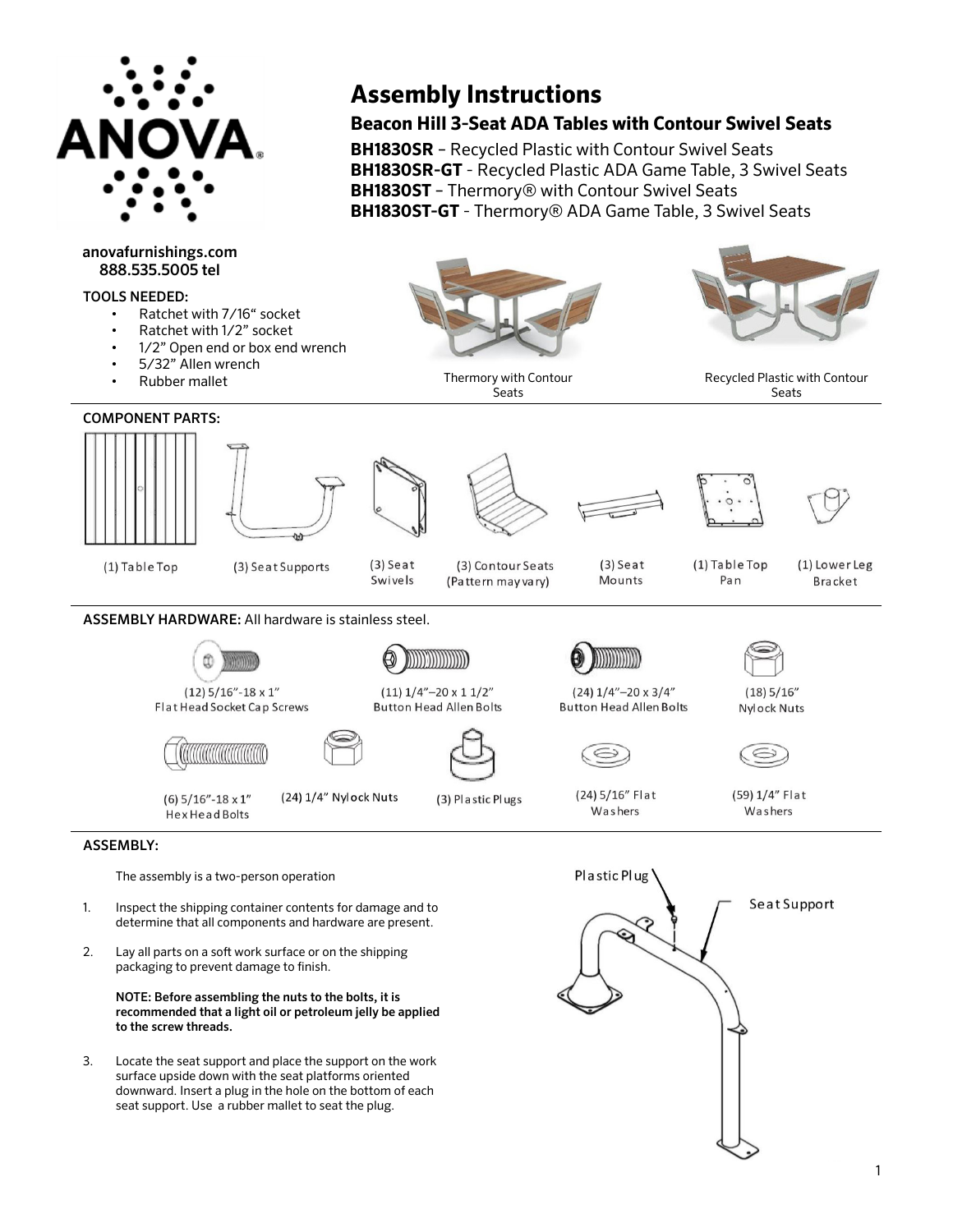4. Locate the lower leg bracket. Place a 5/16" flat washer on one of the 5/16"–18 x 1" hex head bolts and insert the bolt through one of the mounting holes in the lower leg bracket and into the lower mounting hole in one of the seat supports. Place a 5/16" flat washer and a 5/16" Nylock nut on the end of the bolt and leave finger tight.

> Repeat step 4 for the remaining two seat supports.

**Note: Leave the hardware finger tight until after the table top pan is secured**



5. Locate the table top pan and place it on top of the platform created by the raised end of the seat supports. Adjust the placement of the table top pan until one set of mounting holes in the pan aligns with the corresponding set of mounting holes in one of the seat supports.

> Place a 5/16" flat washer on a 5/16"–18 x 1" hex head bolt and insert the bolt through the pan mounting hole in the inner bolt circle and through the hole in the support. Place a 5/16" flat washer and a 5/16" Nylock nut on the end of the bolt and leave finger tight.

> Repeat this for the remaining inner bolt circle holes. You may have to adjust the seat supports or the table top pan in order to get the mounting holes to align

6. Place a 1/4" flat washer on a 1/4"–20 x 1 1/2" button head Allen bolt and insert the bolt through one of the pan mounting holes in the outer bolt circle and into the corresponding threaded hole in the seat support. Leave the bolt finger tight.

> Repeat this for the remaining outer bolt circle holes. You may have to adjust the seat supports or the table top pan in order to get the mounting holes to align.

After all bolts are installed, tighten all of the bolts for the lower leg bracket and the table top pan inner circle using a 1/2" socket and a 1/2" open end or box end wrench and a 5/32" Allen wrench for the outer circle bolts.

**Note: Be careful not to over tighten the bolts; the inserts they thread into could unseat and begin to spin with the bolt.**



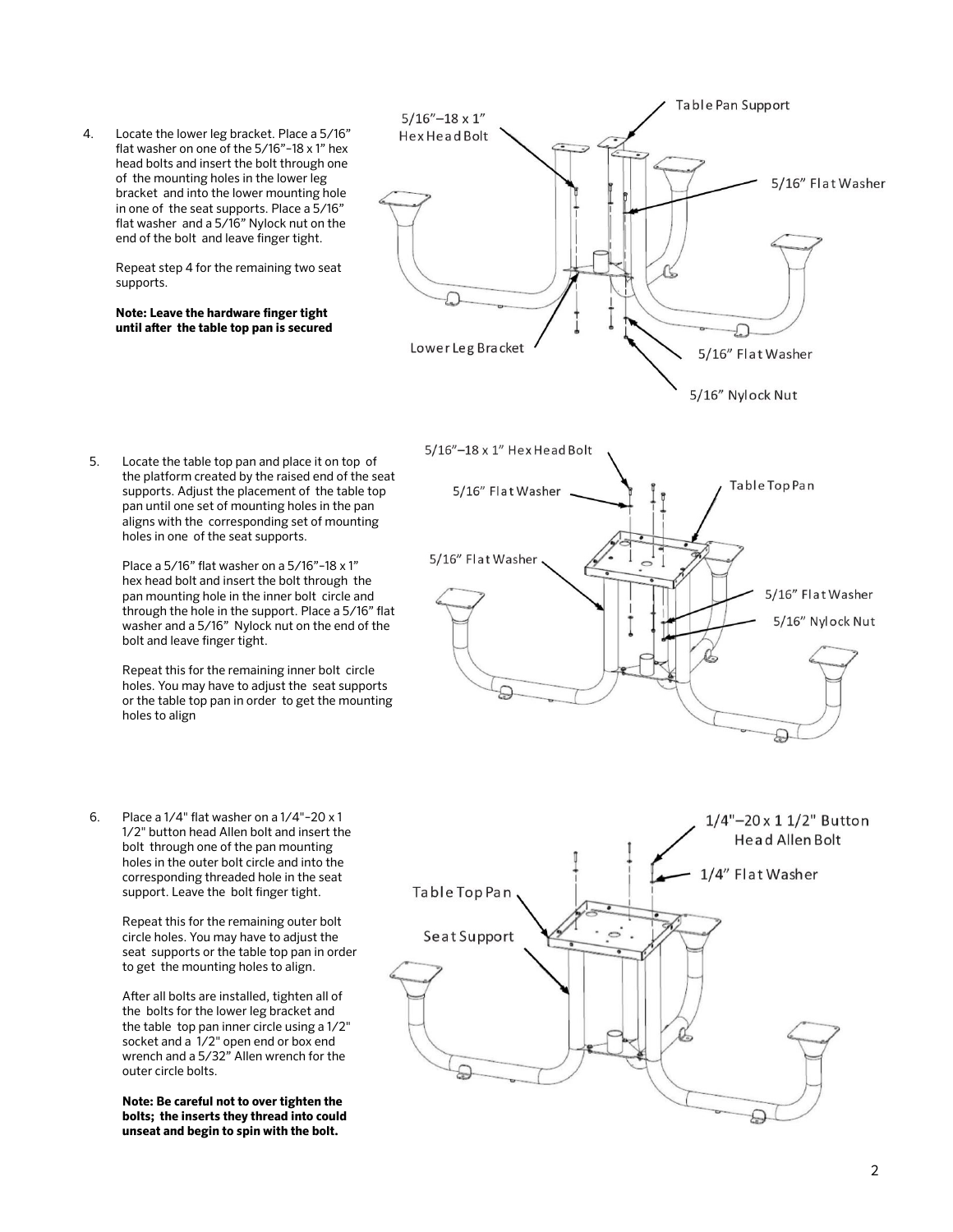7. Locate one of the seat swivels. Position the seat swivel on one of the seat platforms so that the mounting holes in the seat swivel align with the mounting holes in the seat platform.

#### **Note: The word "Front" is stamped into the frame of the swivel. This should be oriented toward the center of the table assembly.**

Place 1/4" flat washers on four 1/4"-20 x 3/4" button head Allen bolts and insert the bolts through the bottom plate of the swivel and the seat platform mounting plate. Place 1/4" flat washers and 1/4" Nylock nuts on the end of the bolts and leave finger tight. Install the remaining seat swivels in the same manner.

After all bolts are installed, tighten with a 5/32" Allen wrench and a 7/16" socket.

### **Note: The bolts must be inside the swivel and the Nylock nuts must be outside the swivel for the swivel to work properly**

8. Locate one of the seat mounts. Position the seat

mounts in the same manner.

wrench and a 7/16" socket.

**to work properly**

mount on one of the seat swivel/seat platforms so that the mounting holes on the seat mount aligns with the mounting holes on the top plate of the seat swivel. Place 1/4" flat washers on four 1/4"–20 x 3/4" button head Allen bolts and insert the bolts through the seat mount and the top plate of the seat swivel. Place 1/4" flat washers and 1/4" Nylock nuts on the end of the bolts and leave finger tight. Install the remaining seat

After all bolts are installed, tighten with a 5/32" Allen

**Note: The bolts must be inside the swivel and the Nylock nuts must be outside the swivel for the swivel** 





9. Lift the table top and position it over the table top bracket. Rotate the table top until the frame on the bottom of the table top matches the orientation of the table top bracket. Carefully lower the table top down onto the table top bracket.

Secure the table top to the table top bracket from the outside using eight 1/4"-20 x 1 1/2" button head Allen bolts with 1/4" flat washers. You may have to lift the table top slightly to get the holes to align. Leave the bolts finger tight until all of the bolts are started, then use the 5/32" Allen wrench to tighten the bolts.

### **Note: Be careful not to over tighten the bolts; the inserts they thread into could unseat and begin to spin with the bolts.**